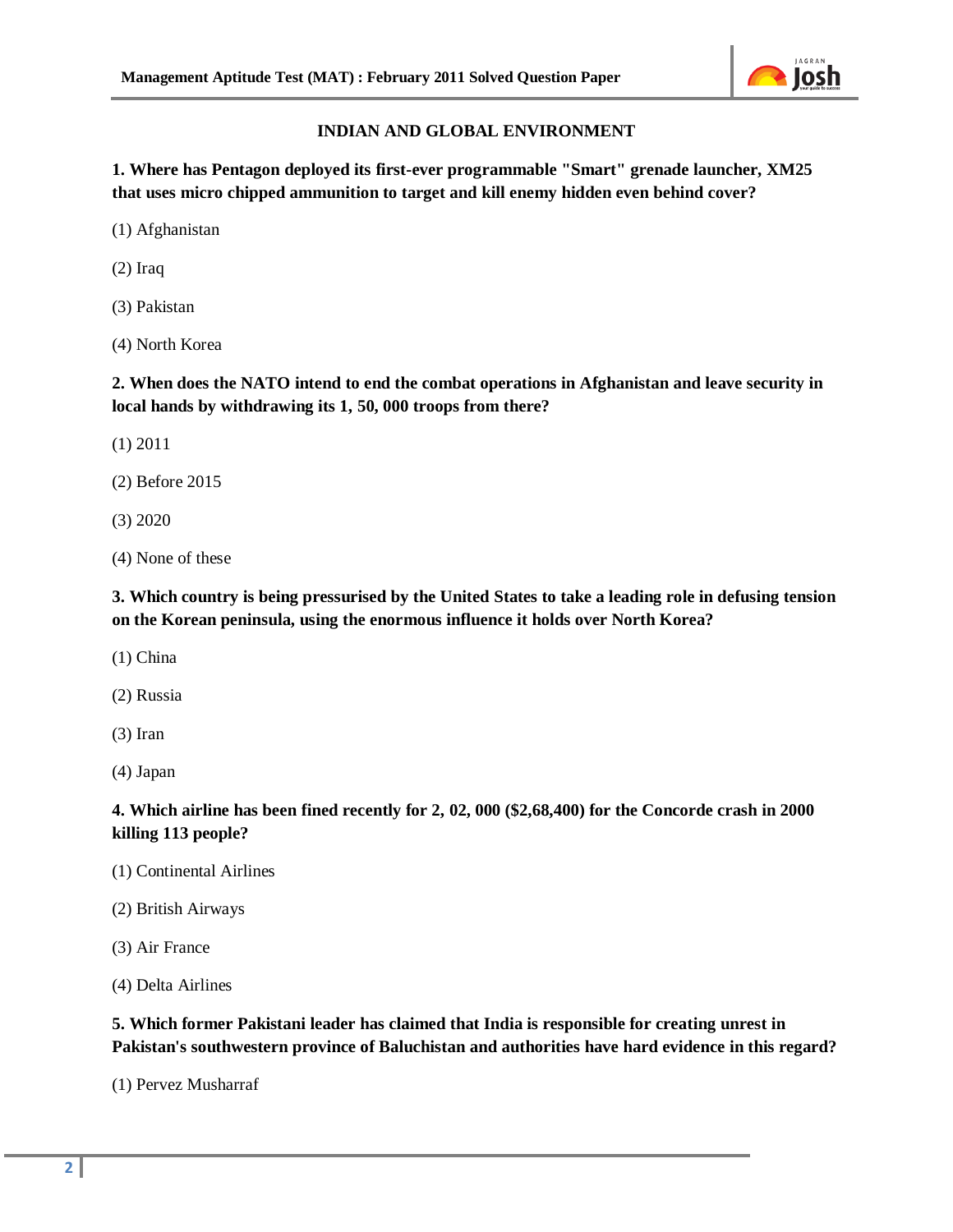

#### (2) Nawaz Sharif

- (3) Shujaat Hussain
- (4) Shaukat Aziz

## **6. Amar Pratap Singh has been recently appointed as Chief of**

- (1) CBI
- (2) IB
- (3) SBI
- (4) DC

## **7. World AIDS Day is observed on**

- (1) 01 December
- (2) 03 March
- (3) 02 November
- (4) 15 September

## **8. Recently, the Lok Sabha passed two bills to change the name of the state and the name of the language of which state?**

- (1) Jharkhand
- (2) Chhattisgarh
- (3) Orissa
- (4) Uttarakhand

# **9. Government of India declared which animal as a national heritage animal for protection of its population in the country?**

- (1) Blue Bull
- (2) Elephant
- (3) Rabbit
- (4) Deer

#### **10. Indian Railways' first AC double decker rake, which rolled out recently, will run between**

(1) Mumbai - Pune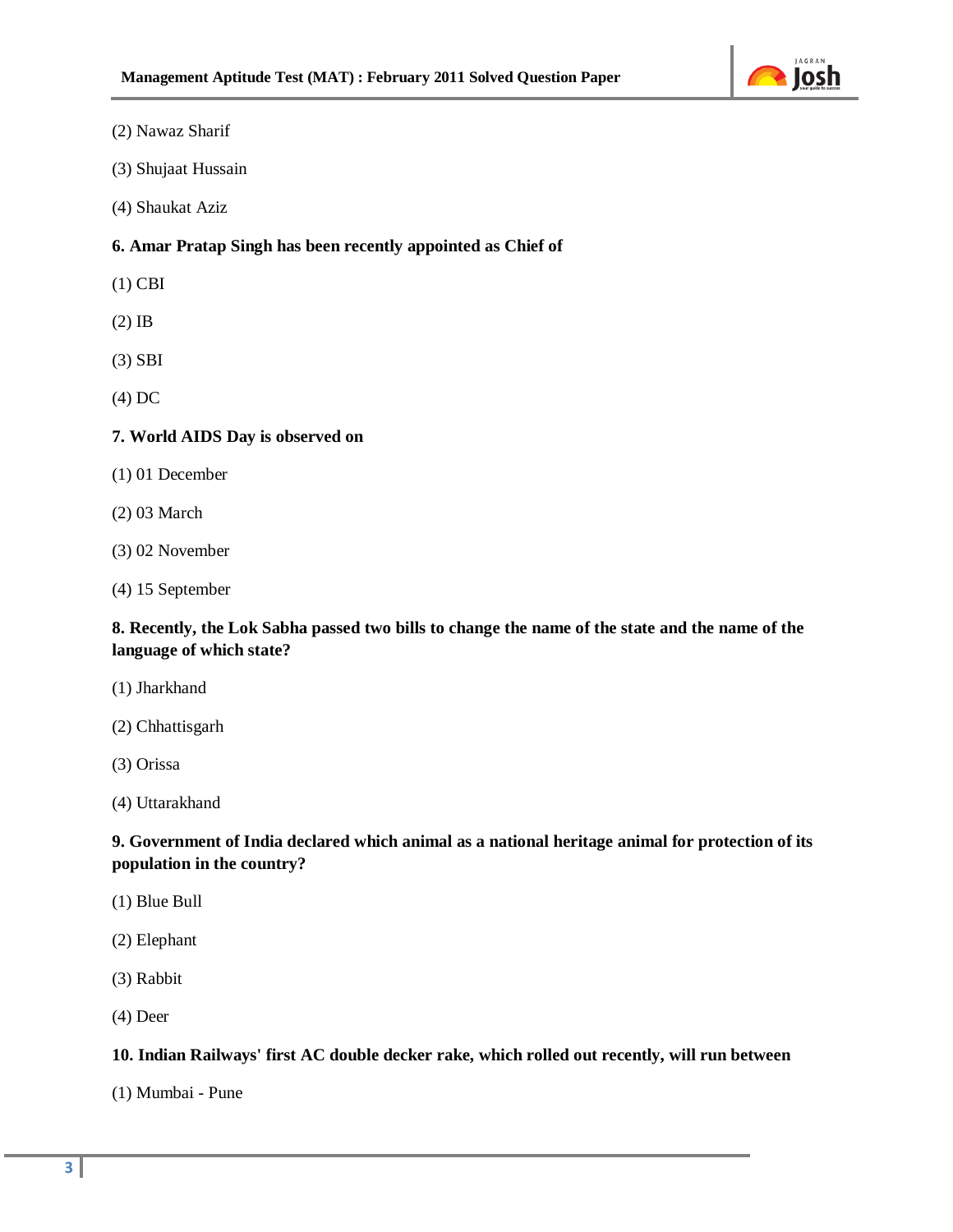

(2) Delhi - Allahabad

(3) Howrah - Dhanbad

(4) Chennai - Bangalore

**11. Who headed the high-level Committee appointed by the government to enquire into allegations related to all aspects of organizing and conducting of 2010 Commonwealth Games held in Delhi?** 

(1) R.K. Bhatia

(2) VS. Sampath

(3) Vinod Rai

(4) V.K. Shunglu

**12. What is the name of autobiography released by the Spanish football player and Liverpool striker Fernando Torres?** 

(1) The Game of My Life

(2) EI Nino: My Story

(3) Man and Bhoy

(4) My World

**13. Which country won the right to host Soccer World Cup 2018, beating England and joint bids from Holland- Belgium and Spain-Portugal, bringing the World Cup to Eastern Europe for the first time?** 

(1) Russia

(2) Poland

(3) Hungary

(4) Ukraine

**14. Which cricket board, in a desperate move, is asking its cricketers to attend seminars and workshops in a bid to stop match-fixing and intends to teach them how to suppress their urge of betting?** 

(1) PCB

(2) BCCI

(3) BCB

(4) BCCSL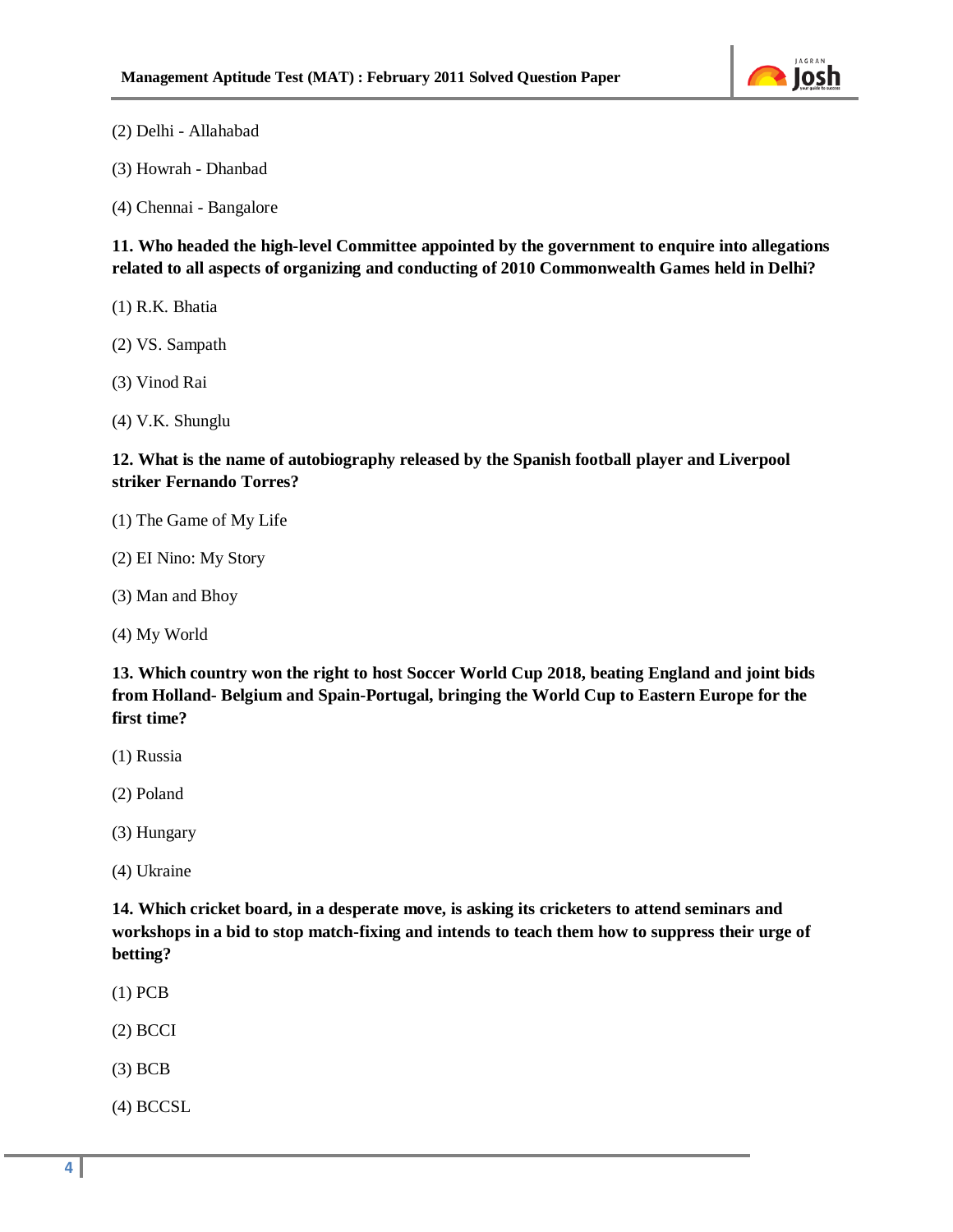

**15. With which French show jumper, a 24-year-old rider, has the retired Grand Slam champion 30 year-old Martina Hingis tied the knot?** 

(1) Kevin Staut

- (2) Eric Lamaze
- (3) Thibault Hutin
- (4) Ben Maher

**16. Which of the following companies has come up with a small car called 'Brio' for India recently?** 

- (1) Toyota
- (2) Honda
- (3) Ford
- (4) Suzuki

## **17. Swati Piramal is the head of which organization?**

- (1) FICCI
- (2) CII
- (3) ASSOCHAM
- (4) None of these

**18. Which of the following companies has brought its national long distance landline tariffs at par with local landline calls recently?** 

- (1) MTNL
- (2) BS L
- (3) Vodafone
- (4) Airtel

**19. Popular in India, fashion retailer 'Benetton' is expanding its franchise network in India in a big way. Benetton belongs to which country?** 

- (1) USA
- (2) France
- (3) Japan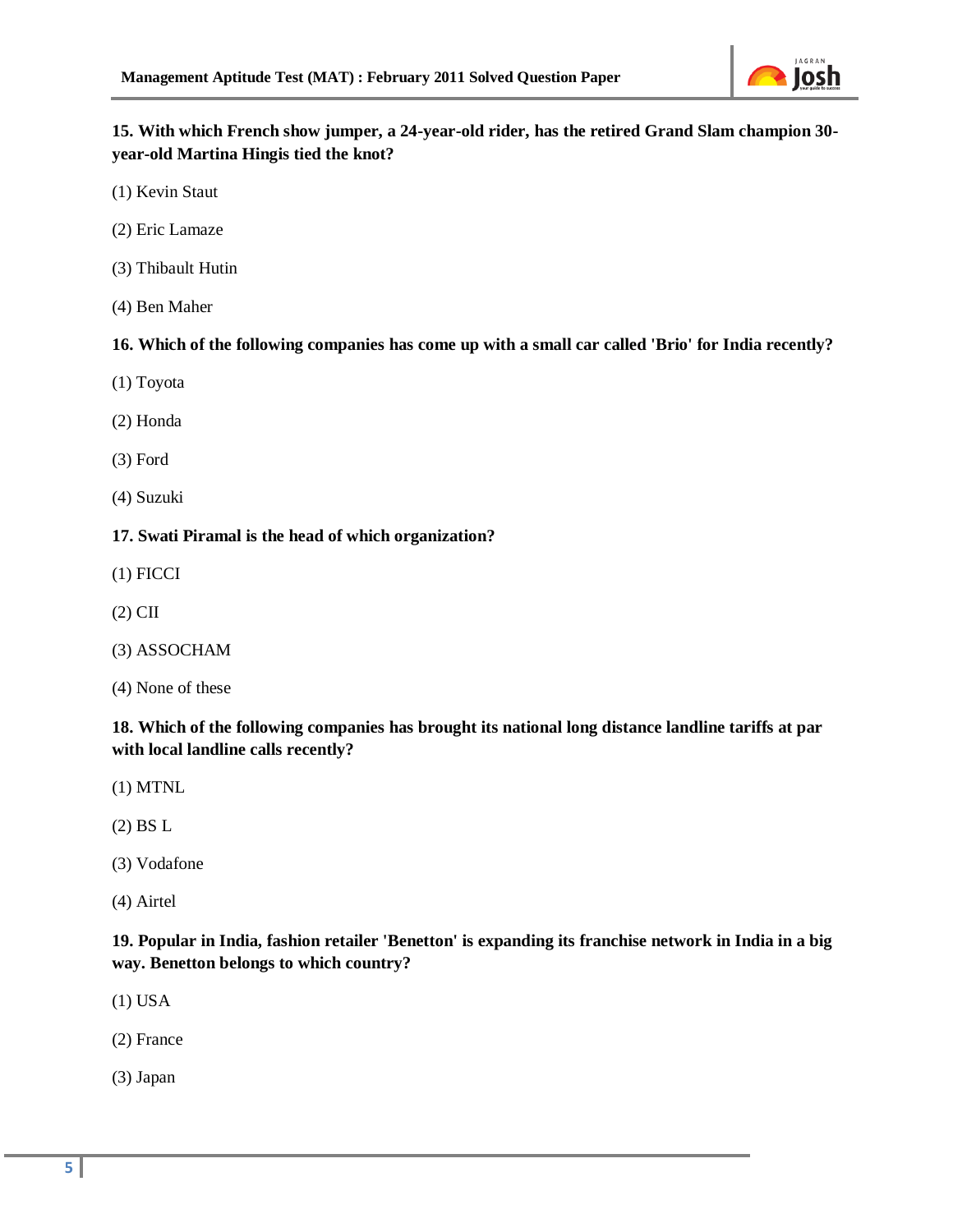

(4) Italy

**20. Considered the biggest act of philanthropy by an Indian, which of the following has pledged \$2 billion to fund education in India?** 

(1) Anil Agarwal

(2) Anand Mahindra

(3) N.R. Narayana Murthy

(4) Azim Premji

**21. Which bank has launched the HR initiative named "Udaan" aimed at apprising the employees about the outstanding achievements of the bank and taking the bank amongst the top 25 banks** 

(1) SBI

(2) Bank of Baroda

(3) Punjab National Bank

(4) ICICI Bank

**22. In the biggest ever deal between Indian and Chinese companies, which Indian corporate awarded a \$8.2 billion contract to Shanghai Electric Group of China to supply 36 coal-fired generators?** 

(1) Tara Power

(2) NTPC

(3) Reliance Power

(4) Power Grid Corporation

**23. Indian Cricket Captain M.S. Dhoni has bagged a Rs. 26 crore endorsement deal recently with which of the following groups?** 

(1) Future Group

(2) Reliance Group

(3) UB Group

(4) Aditya Birla Group

**24. For how many years has the US President Barack Obama agreed to extend tax breaks of Bush regime, a decision that entitles tax cuts to wealthier and middle income Americans?** 

 $(1)$  4 years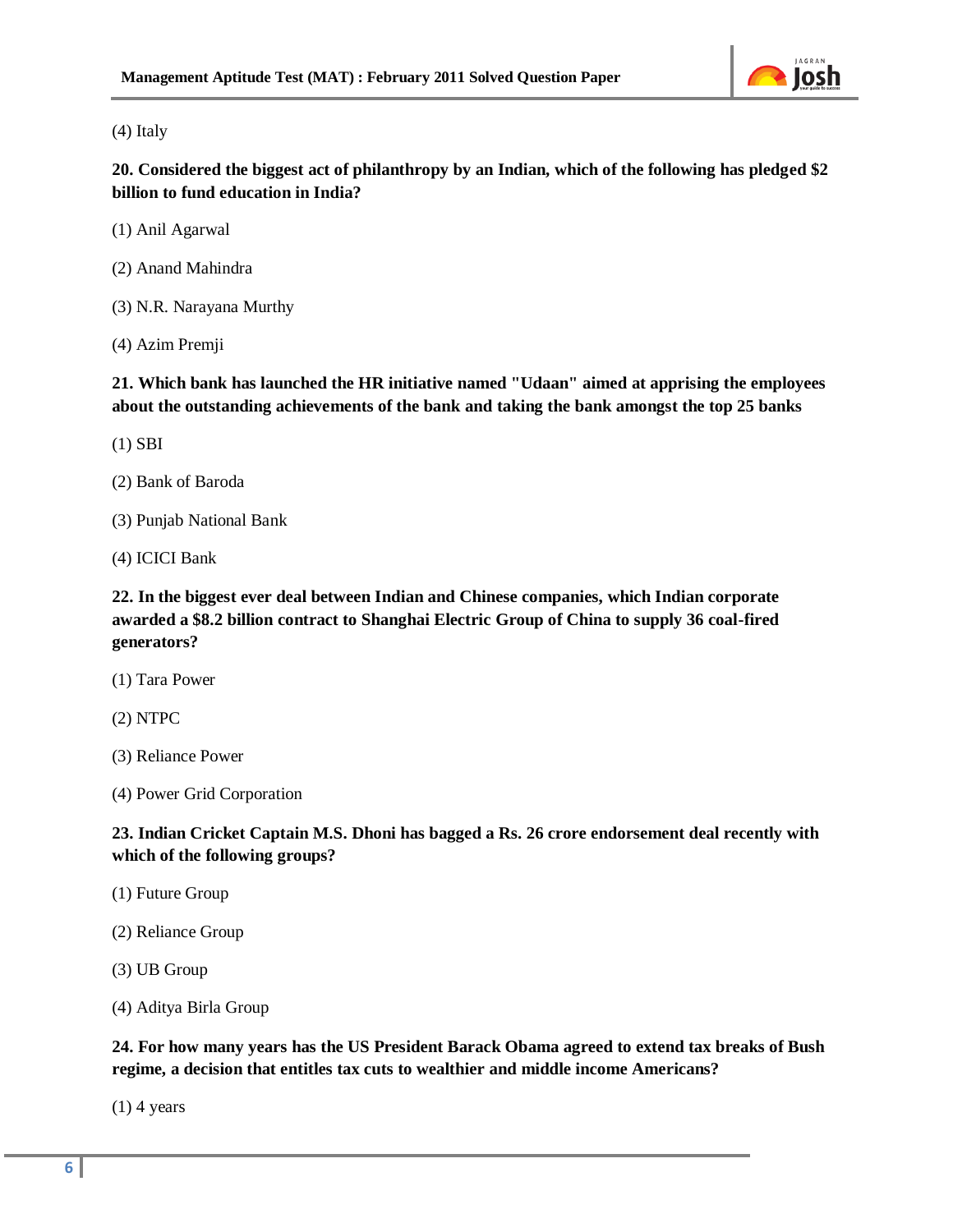

(2) 1 year

(3) 2 years

(4) 5 years

**25. Which organization has ruled against European Union for imposing anti-dumping measures on imports of Chinese metal fasteners like nuts, bolts and screws, thereby marking China's first win over EU?** 

- (1) IMF
- (2) FTA
- (3) WTO
- (4) ILO

**26. The currency of which country is emerging as a hot property in global foreign exchange market, just months after being allowed to be traded outside the mainland for the first time, with daily trading growing from zero to \$400 m?** 

- (1) Russia
- (2) Japan
- (3) China
- (4) Germany

**27. Who is the author of the book 'The Coming Famine: The Global Food Crisis And What We Can Do To Avoid It' which predicts that the Earth will run out of food by 2050 if the world leaders don't act fast to ward off this situation?**

- (1) Robin Hahnel
- (2) Julian Cribb
- (3) Jeffrey D. Sachs
- (4) Felipe B. Larrain

#### **28. Which of the following is presently the second largest private bank?**

- (1) ICICI Bank
- (2) HDFC Bank
- (3) Axis Bank
- (4) Yes Bank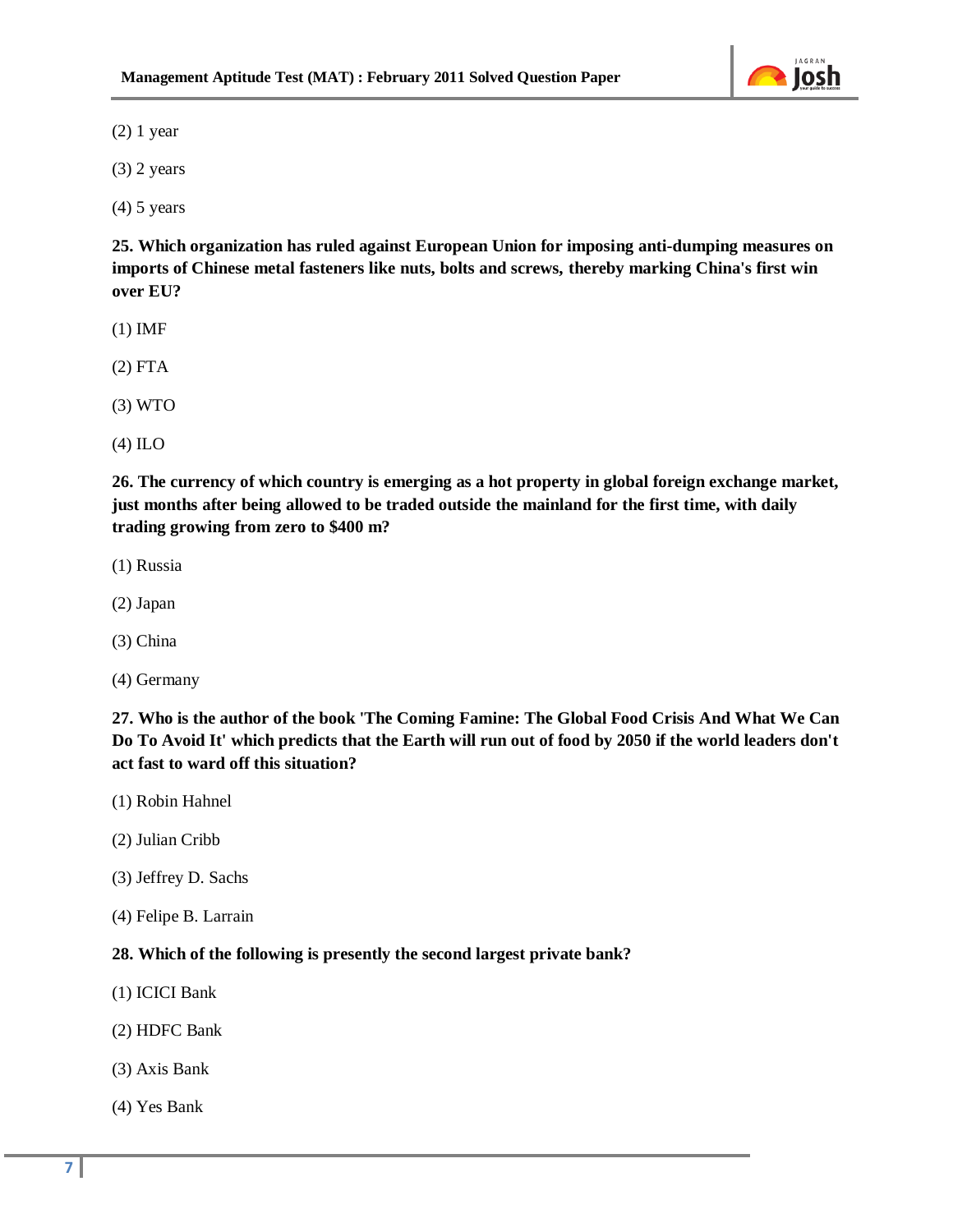

# **29. Which one of the following was India's top destination for exports during 2009?**

- (1) China
- (2) USA
- (3) Russia
- (4) UAE

# **30. Who is known as 'Father of think pad' & is currently vice president of Lenovo?**

- (1) Liu Jun
- (2) Mark Loughridge
- (3) Ariman Naitoh
- (4) Steve Mills

## **31. Which of the following is not associated with the UK-based FMCG company Reikitt Benckiser?**

- (1) Easy off Bang
- (2) Dettol
- (3) Air-wick
- (4) Belf Toilet Clean

# **32. Which company that was founded by Amil Judge of Turner Morrison group in 1999 is now owned by Italian China Lavazza?**

- (1) Starbucks
- (2) Barista
- (3) Caribow Coffee
- (4) Dunkin

# **33. Which company has been blamed and taken to court by Australian Investments for flawed engine in Quantas airline's plane A380 causing mid air explosion?**

- (1) Armstrong Siddley
- (2) Prat & Wittney
- (3) Chevrolet
- (4) Rolls Royce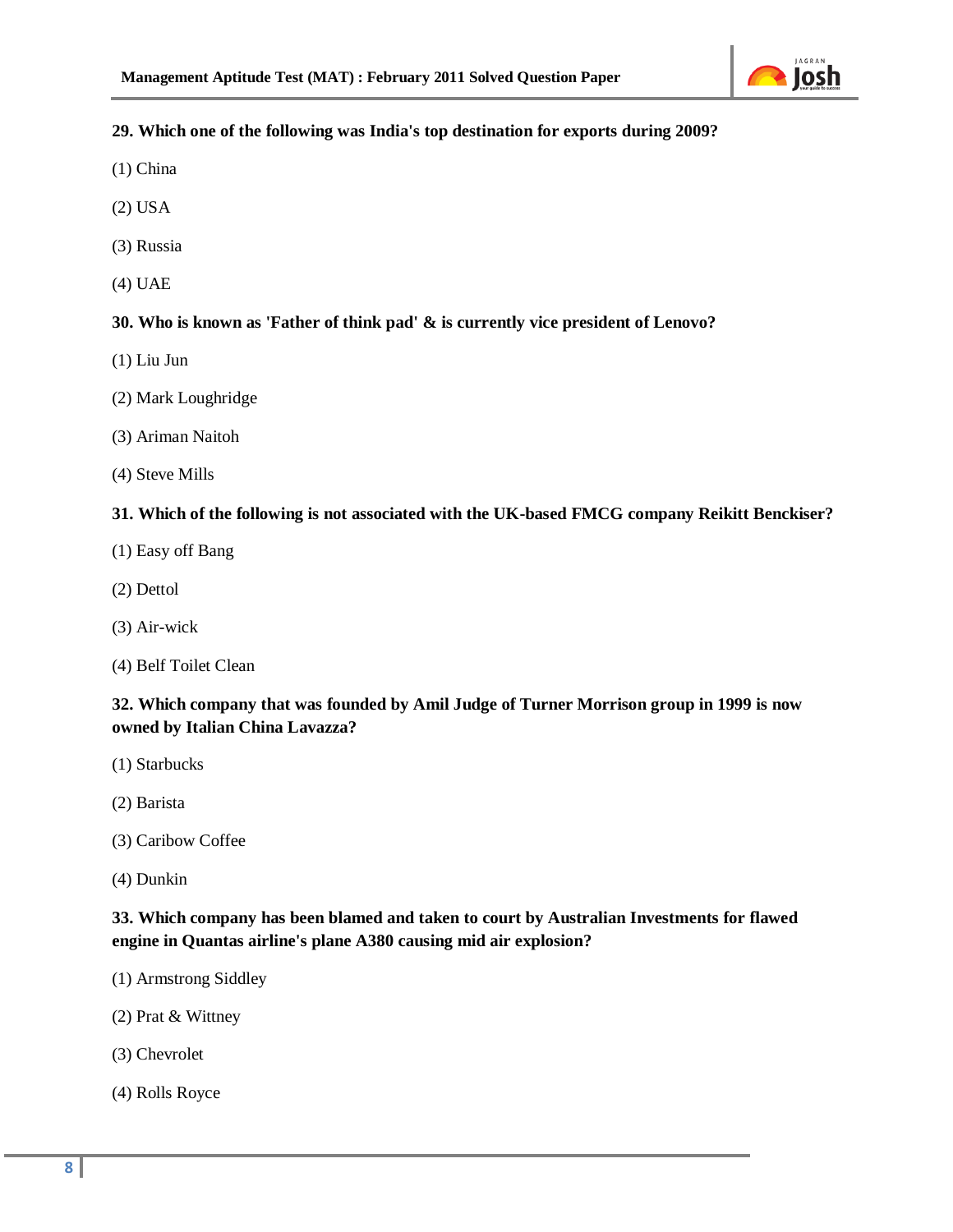

**34. During his recent visit to India US President appeased the business fraternity by referring to 20 deals b/w India & America firms worth which would create 50,000 jobs back in US?** 

(1) \$10 billion

(2) \$5 billion

(3) \$8 billion

(4) \$15 billion

**35. Which US company that bent from blue chip to bailout & balk has managed to pull off the biggest IPO in the US history raising \$20.1 billion?** 

(1) General Motors

(2) AIG

(3) Republic Bank

(4) Bank of America

**36. Which International Agency according to a leaked report by a French disease expert has been blamed to the outbreak of cholera epidemic in Haiti, killing 2,720 people and affecting 1,00,000 people?** 

(1) IAEA

(2) Red Cross

(3) UN Peacekeeping Forces

(4) WHO

**37. Which company has been ordered by a Federal court in California US to pay \$1.3 billion to Oracle Corp for stealing customer support documents & software in a scheme to siphon off customers?** 

(1) Hewlett Packard

(2) Accenture

(3) IBM

(4) SAP.AG

**38. Which little known 39 yrs. old Hedge Fund Manager has been named as a leading candidate by Warren Buffet to succeed him as a Chief Investigation Officer of Berkshire Hathway increased to oversea a portion of roughly \$100 billion?**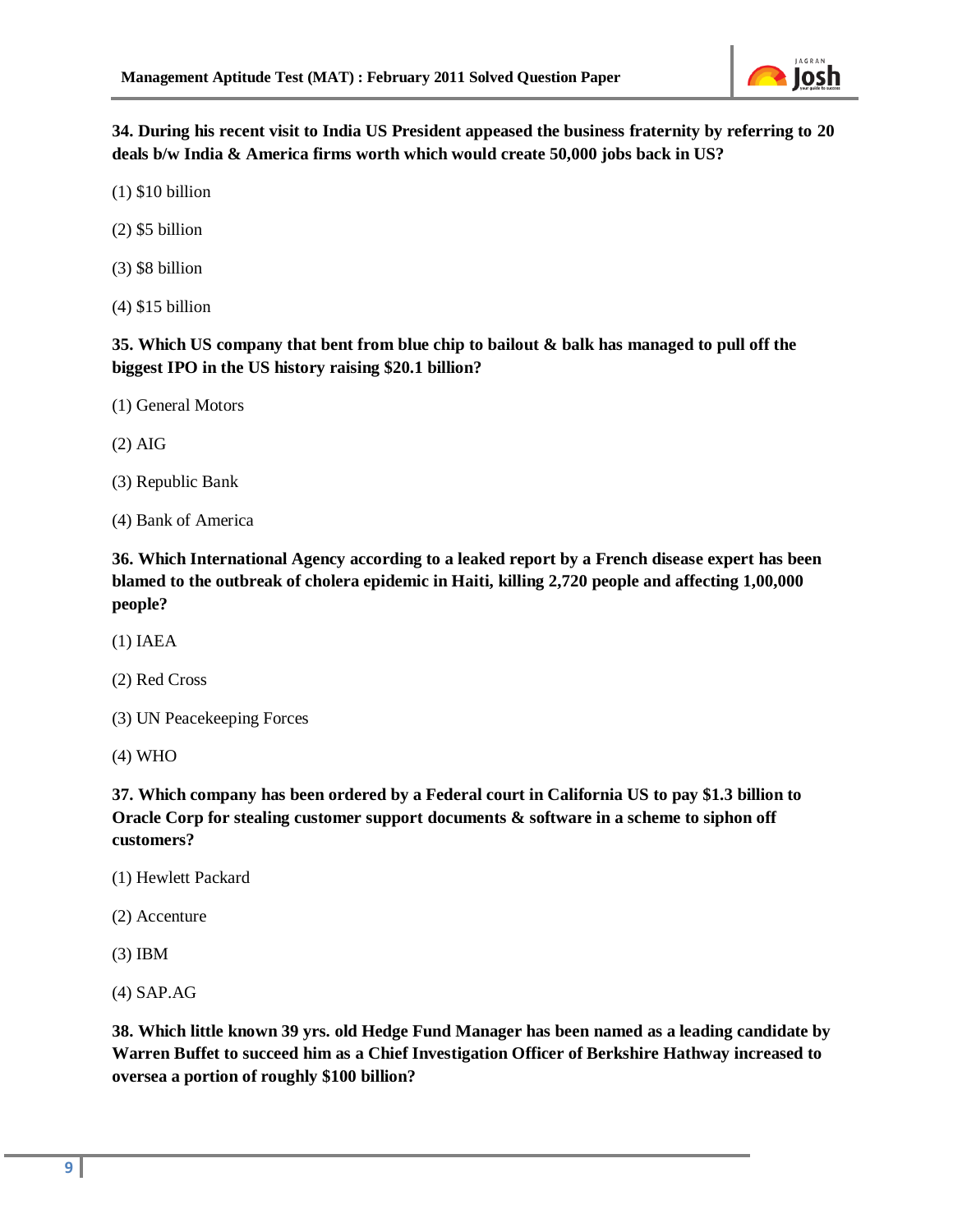

(1) Todd Combs

(2) Howard Buffet

(3) David Sokol

(4) Charles Munger

**39. \_\_\_\_\_\_\_ once dubbed as 'Queen of the net' recently quit Morgan Stanley as its global head of technology research and analyst's job to join venture capital firm Kleiner Perkins Caufield & Byers as a partner?** 

(1) Safra Catz

(2) Meg Whitman

(3) Mary Meeker

(4) Nina Bnatti

**40. Who is the woman entrepreneur who started from scratch & established 'The House Glass' a watch retail chain with branches all over Asia & Australia with headquarters at Singapore?** 

- (1) Janni Tay
- (2) Pauline Ong
- (3) Catherine Cam
- (4) Elizabeth Wong